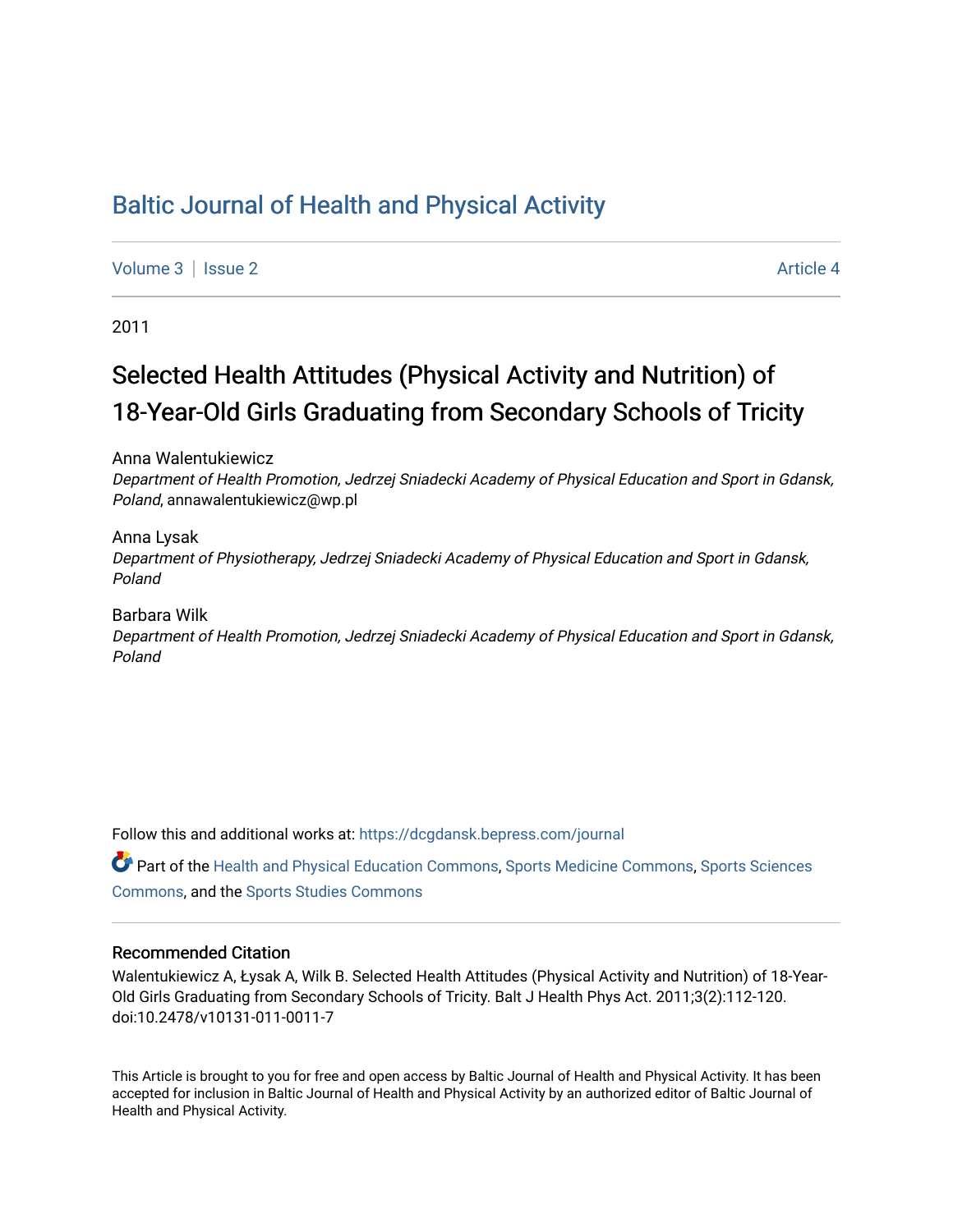|                                                                                                                                    | <b>Selected Health Attitudes (Physical Activity and</b><br><b>Nutrition) of 18-Year-Old Girls Graduating from</b><br><b>Secondary Schools of Tricity</b>                                                                                                                                                                                                                                                                                                                                                                                                                                                                                                                                                                                                                                                                                                                                                                                                                                                                                                     |                                                                                                                                                                      |  |  |  |  |
|------------------------------------------------------------------------------------------------------------------------------------|--------------------------------------------------------------------------------------------------------------------------------------------------------------------------------------------------------------------------------------------------------------------------------------------------------------------------------------------------------------------------------------------------------------------------------------------------------------------------------------------------------------------------------------------------------------------------------------------------------------------------------------------------------------------------------------------------------------------------------------------------------------------------------------------------------------------------------------------------------------------------------------------------------------------------------------------------------------------------------------------------------------------------------------------------------------|----------------------------------------------------------------------------------------------------------------------------------------------------------------------|--|--|--|--|
|                                                                                                                                    | DOI: 10.2478/v10131-011-0011-7                                                                                                                                                                                                                                                                                                                                                                                                                                                                                                                                                                                                                                                                                                                                                                                                                                                                                                                                                                                                                               |                                                                                                                                                                      |  |  |  |  |
| <b>Authors' Contribution:</b><br>A - Study Design<br>B - Data Collection                                                           | Anna Walentukiewicz <sup>1 (A, B, C, D, E, F, G)</sup> , Anna Łysak <sup>2 (A, B, D, E)</sup> ,<br>Barbara Wilk <sup>1 (D, E, F, G)</sup>                                                                                                                                                                                                                                                                                                                                                                                                                                                                                                                                                                                                                                                                                                                                                                                                                                                                                                                    |                                                                                                                                                                      |  |  |  |  |
| C - Statistical Analysis<br>D - Data Interpretation<br>E - Manuscript Preparation<br>F - Literature Search<br>G - Funds Collection | <sup>1</sup> Jedrzej Sniadecki Academy of Physical Education and Sport in Gdansk,<br>Dep. of Health Promotion, Poland<br><sup>2</sup> Jedrzej Sniadecki Academy of Physical Education and Sport in Gdansk,<br>Dep. of Physiotherapy, Poland                                                                                                                                                                                                                                                                                                                                                                                                                                                                                                                                                                                                                                                                                                                                                                                                                  |                                                                                                                                                                      |  |  |  |  |
|                                                                                                                                    | Key words: health attitudes, eating habits, physical activity                                                                                                                                                                                                                                                                                                                                                                                                                                                                                                                                                                                                                                                                                                                                                                                                                                                                                                                                                                                                |                                                                                                                                                                      |  |  |  |  |
| <b>Background:</b>                                                                                                                 | Abstract<br>Shaping proper health attitudes in young people has an essential meaning for their<br>health in the future. The age of youth is a period when pro-health attitudes set in and<br>behaviours risky for health appear. Monitoring them is the starting point for planning<br>prophylaxis programmes realised by schools.<br>Health attitudes of girls completing their education in secondary schools was the<br>subject of this study, and the main goal was to assess dependencies between the<br>degree of intensity of health attitudes and nutritional behaviours, the level of physical<br>activity and the value of the body mass index (BMI).<br>In the school year 2010/2011 research among randomly chosen pupils of secondary<br>schools in Gdańsk was conducted. Basic anthropometric measurements of the<br>studied 3 <sup>rd</sup> grade schoolgirls (body height, body mass, evaluation of body<br>composition) were carried out. A questionnaire consisting of 3 parts concerning health<br>attitudes was the basic research tool. |                                                                                                                                                                      |  |  |  |  |
|                                                                                                                                    |                                                                                                                                                                                                                                                                                                                                                                                                                                                                                                                                                                                                                                                                                                                                                                                                                                                                                                                                                                                                                                                              |                                                                                                                                                                      |  |  |  |  |
| <b>Material/Methods:</b>                                                                                                           |                                                                                                                                                                                                                                                                                                                                                                                                                                                                                                                                                                                                                                                                                                                                                                                                                                                                                                                                                                                                                                                              |                                                                                                                                                                      |  |  |  |  |
| <b>Results:</b>                                                                                                                    | Irregularities in nutritional behaviours in the studied schoolgirls were revealed, and in<br>particular resignation from eating the first breakfast, insufficient consumption of<br>vegetables and fruit. It was noticed that the level of physical activity investigated by<br>IPAQ questionnaire is at a low level. The majority of girls showed a low or average<br>level of health attitudes (HA).                                                                                                                                                                                                                                                                                                                                                                                                                                                                                                                                                                                                                                                       |                                                                                                                                                                      |  |  |  |  |
| <b>Conclusions:</b>                                                                                                                | Learning about health attitudes will allow schools to diagnose these behaviours and<br>to prepare proper programmes promoting health.                                                                                                                                                                                                                                                                                                                                                                                                                                                                                                                                                                                                                                                                                                                                                                                                                                                                                                                        |                                                                                                                                                                      |  |  |  |  |
| <b>Abbrevations used:</b>                                                                                                          | PA - physical activity<br>HA - health attitudes<br>HAI - health attitude index<br>IPAQ - International Physical Activity<br>Questionnaire<br>BMI - body mass index                                                                                                                                                                                                                                                                                                                                                                                                                                                                                                                                                                                                                                                                                                                                                                                                                                                                                           | %FM - percentage of fat mass in %<br>$X$ – mean value<br>SD - standard deviation<br>$Me$ – median<br>IQR - Interquartile Range<br>MET - Metabolic Equivalent of Work |  |  |  |  |
| Word count: 3004<br>Tables: 3<br>Figures: 2                                                                                        | Received: April 2011<br>Accepted: June 2011                                                                                                                                                                                                                                                                                                                                                                                                                                                                                                                                                                                                                                                                                                                                                                                                                                                                                                                                                                                                                  |                                                                                                                                                                      |  |  |  |  |

| References: 41 |                             |
|----------------|-----------------------------|
|                | <b>Published: June 2011</b> |

#### **Address for correspondence:**

Dr Anna Walentukiewicz,

Academy of Physical Education and Sport Dep. of Health Promotion, 80-336 Gdańsk, Poland, ul. K. Górskiego 1 Phone +4858/ 5547157, e-mail: annawalentukiewicz@wp.pl

 \* Work done as part of own research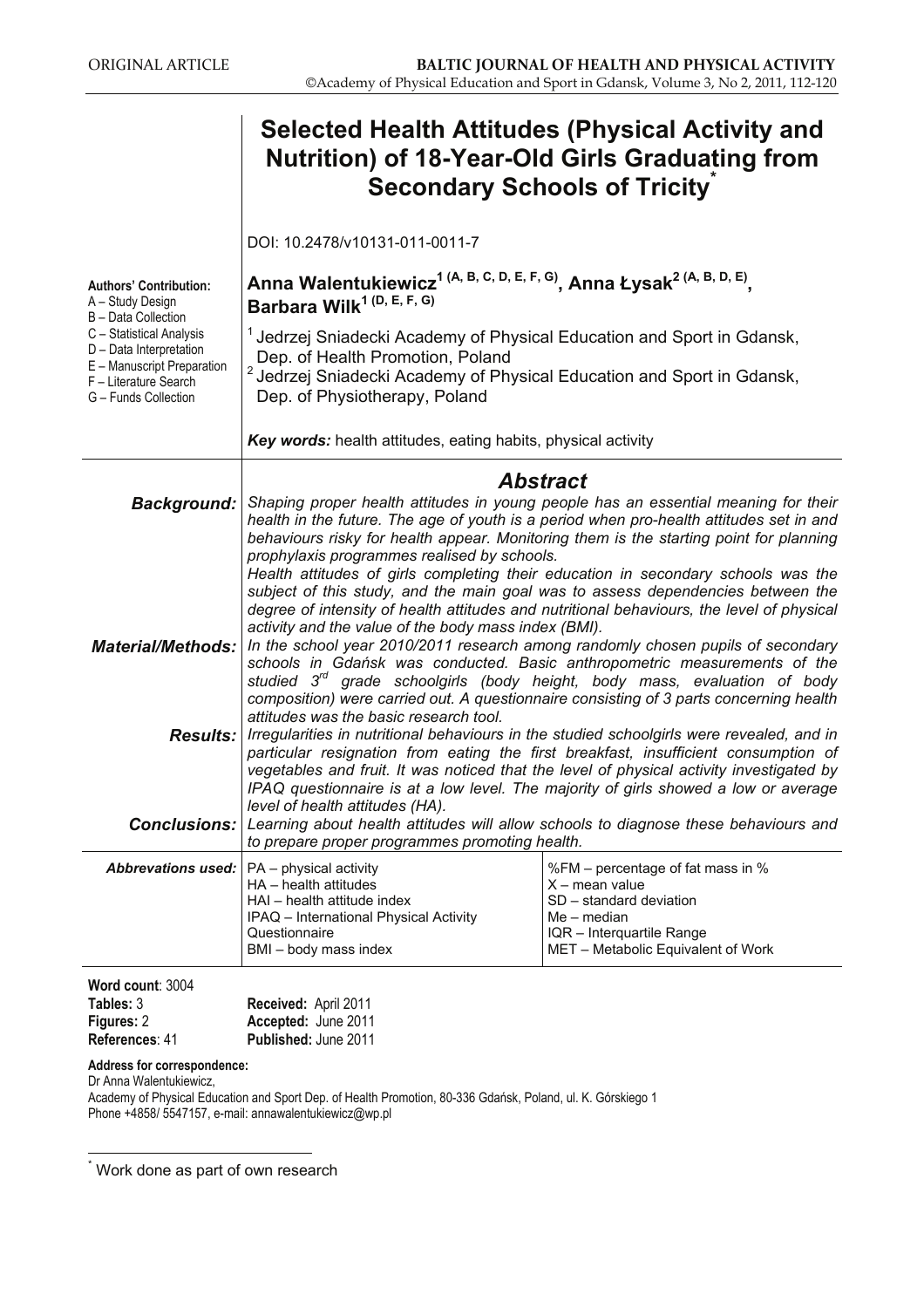#### **Introduction**

Along with development of civilisation the importance of physical activity and other health attitudes disappears. It is emphasised in literature that the level of activity, the way of nutrition and other determinants of lifestyle influence to an essential degree human physical, intellectual and mental development including well-being [1,2]. Increasing activity and rational nutrition is one of the main goals of modern strategy of public health. Beside the value of body mass index (BMI), among components of the assessment of health condition, eating behaviours and level of physical activity are vital. Attention is also drawn to the fact that women play a particular role in health education in a family, first of all due to participation in forming needs and eating habits, participation of children in physical culture and active rest as well as prophylactic care. Moreover, school has the biggest possibilities of pedagogising (including future mothers) within promotion of health attitudes [2,4,5,6].

The objective of the conducted research was to study health attitudes of girls graduating from secondary schools, and its main purpose was to assess the dependencies between the degree of intensity of health attitudes, eating behaviours, the level of physical activity and the value of the body mass index (BMI).

#### **Material and methods**

In the school year 2010/2011 research was conducted among randomly chosen youth from secondary schools in Gdańsk. Altogether 586 pupils participated in the research, from which 393 girls were selected from the 3<sup>rd</sup> grade. Each time the school principal gave permission for the study. The research was conducted at physical education lessons. Basic anthropometric measurements of the schoolgirls were taken. Portable Height Meter SECA 217 was used to measure the body height, and the body mass and the measurements of components were assessed by means of Tanita 410 BC analyser of body composition. Characteristics of the subjects was supplemented by determining excess and deficiency in body mass, which were estimated by means of international criterion IOTF [7,8]. The basic research tool was the questionnaire concerning health attitudes. In this research results concerning health attitudes and physical activity are presented. To establish the level of presented physical activity (PA), the International Questionnaire of Physical Activity (IPAQ) was used. It serves measuring physical activity within the last 7 days and may be applied in persons aged 15–69 [9,10,11]. A short questionnaire used in the research includes 7 questions concerning all kinds of physical activity connected with daily life, work and rest. Activities lasting at least 10 min (without break) conducted during work at home, in its surroundings and in transferring from place to place and in free time spent on recreation, exercise and sport were taken into consideration. Information was collected on the time spent on sitting, walking and the time spent on physical activity – intensive and moderate. Consumption of chosen sources of fibre and fats was determined by means of frequency of food consumption. Block's questionnaire was used to assess the consumption of fruit, vegetables and fibre as well as fat in Roszkowski's interpretation [12,13]. Information about the habitual frequency of consumption during the last year of the mentioned in the questionnaire food groups was collected in an interview. Frequency was determined in a 5-point scale, to which points 0 to 4 were ascribed. Fibre consumption was presented in the point scale (0–36 points) and fat (0–52 points), and on this basis respondents were classified to particular groups (Tab. 3). Assessment of health attitudes (HA) was conducted using the Inventory of Health Attitudes [14], which is a tool of self-description including 24 statements concerning various types of behaviours associated with health. The responses could be divided into 5 categories: almost never, rarely, from time to time, often and almost always to which points from 1-5 were ascribed. The achieved points were summed up. The general indicator of the intensity of health attitudes measured by scale HAI is within limits 24–120 points. The higher the result, the higher the intensity of declared health attitudes. The received number of points was calculated according to gender into a sten scale, which was interpreted in category of low results (1–4 sten), average (5–6 sten) and high (7–10 sten). Statistical analysis was conducted basing on computer software STATISTICA v.8.0 (StatSoft Poland). The values of analysed measurable parameters were presented in form of average values and standard deviations, and of the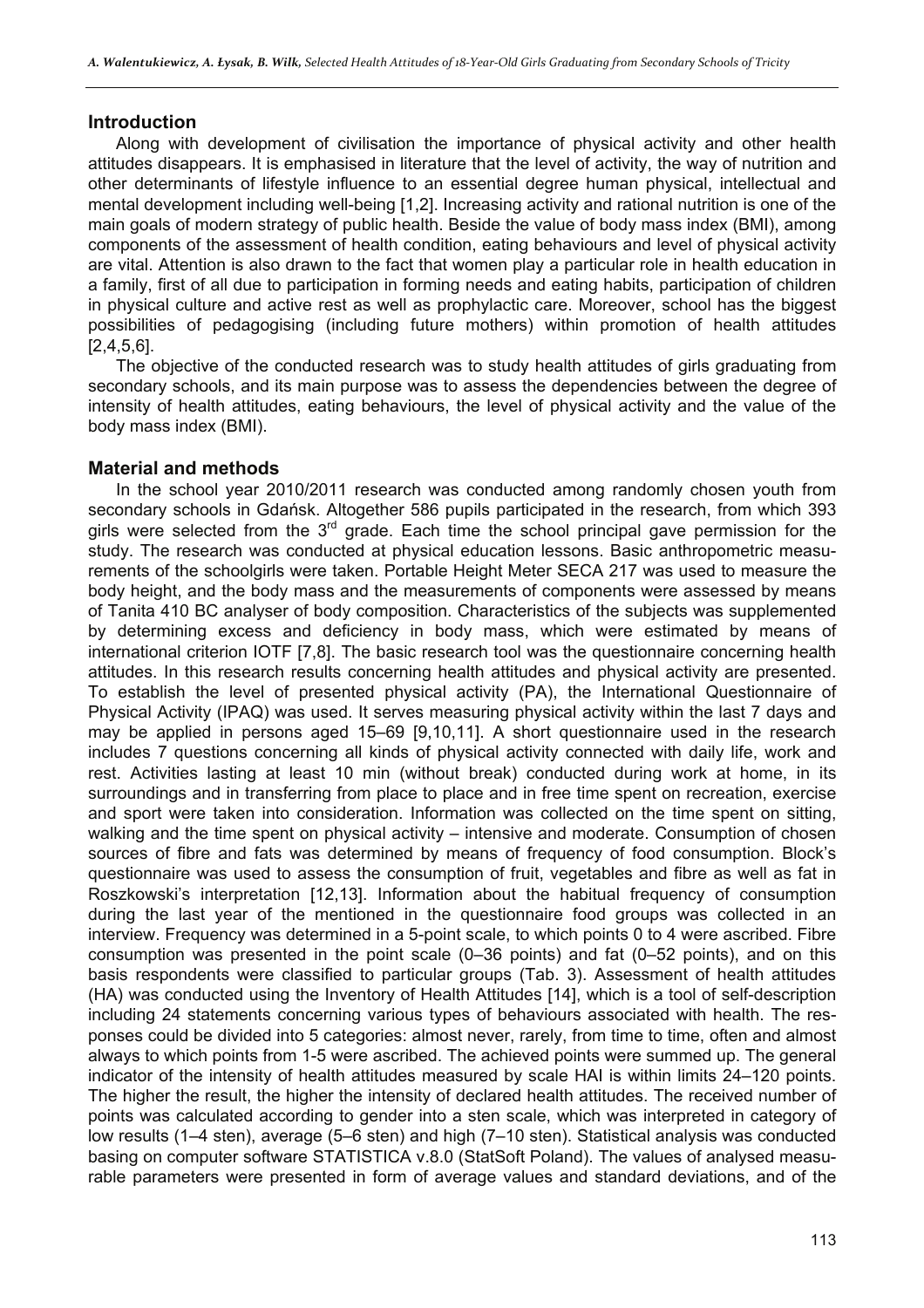immeasurable ones by means of cardinality and percentage. In order to study the dependencies between groups for quantitative variables with regard to the lack of normality of distribution (verified by the Shapiro-Wilk test) and for ordinal variables nonparametric statistics were applied – the Kruskala-Wallis test assuming the level of significance at p<0.05.

## **Results**

Anthropometric characteristics of the researched group are presented in Table 1. On the basis of the conducted anthropometric mass and body height measurements, the value of the body mass index was calculated (BMI). It was noted, on the basis of the IOTF criterion, that 14% of the studied girls were characterised by deficiency in body mass and 16% by its excess (Table 3).

|                                                | X     | <b>SD</b> | Min   | Max   |  |
|------------------------------------------------|-------|-----------|-------|-------|--|
| Age (years)                                    | 18.7  | 0.45      | 18    | 19    |  |
| Height (m)                                     | 1.66  | 0.06      | 1.49  | 1.84  |  |
| Mass (kg)                                      | 60.55 | 10.99     | 40.4  | 116.5 |  |
| BMI (kg/m <sup>2</sup> )                       | 21.75 | 4.39      | 14.66 | 49.16 |  |
| FAT%                                           | 24.11 | 7.45      | 2.4   | 49.7  |  |
| Waist circumference                            | 70.69 | 8.74      | 55.0  | 121.0 |  |
| Hips circumference                             | 96.45 | 7.68      | 69.0  | 143.0 |  |
| <b>WHR</b>                                     | 0.73  | 0.06      | 0.61  | 1.01  |  |
| x - arithmetic mean<br>SD - standard deviation |       |           |       |       |  |

Tab. 1. Anthropometric characteristics of the studied girls

A high level of physical activity was presented by 6% of subjects (Fig. 1). This category comprises persons who meet one of the following criteria: 3 or more days of intensive physical effort (altogether at least 1500 MET min/week) or 7 or more days of any combination of efforts (walking, moderate or intensive efforts) exceeding 3000 MET/week [9,10]. Physical activity allowing to qualify them to the level of sufficient PA was achieved by 32% of all subjects (Fig. 1). This level was achieved by persons who met of the criteria: 3 or more days of intensive physical effort, not less than 20 min a day; 5 or more days of moderate effort or walking not less than 30 min a day; 5 or more days of any combination of effort (walking, moderate or intensive efforts exceeding 600 MET-min/week. The respondents who did not participate in any physical activity, or did not meet conditions for achieving a high or sufficient level and hence were classified at an insufficient level amounted to 62% of all subjects.



Fig 1. The level of physical activity in the studied schoolgirls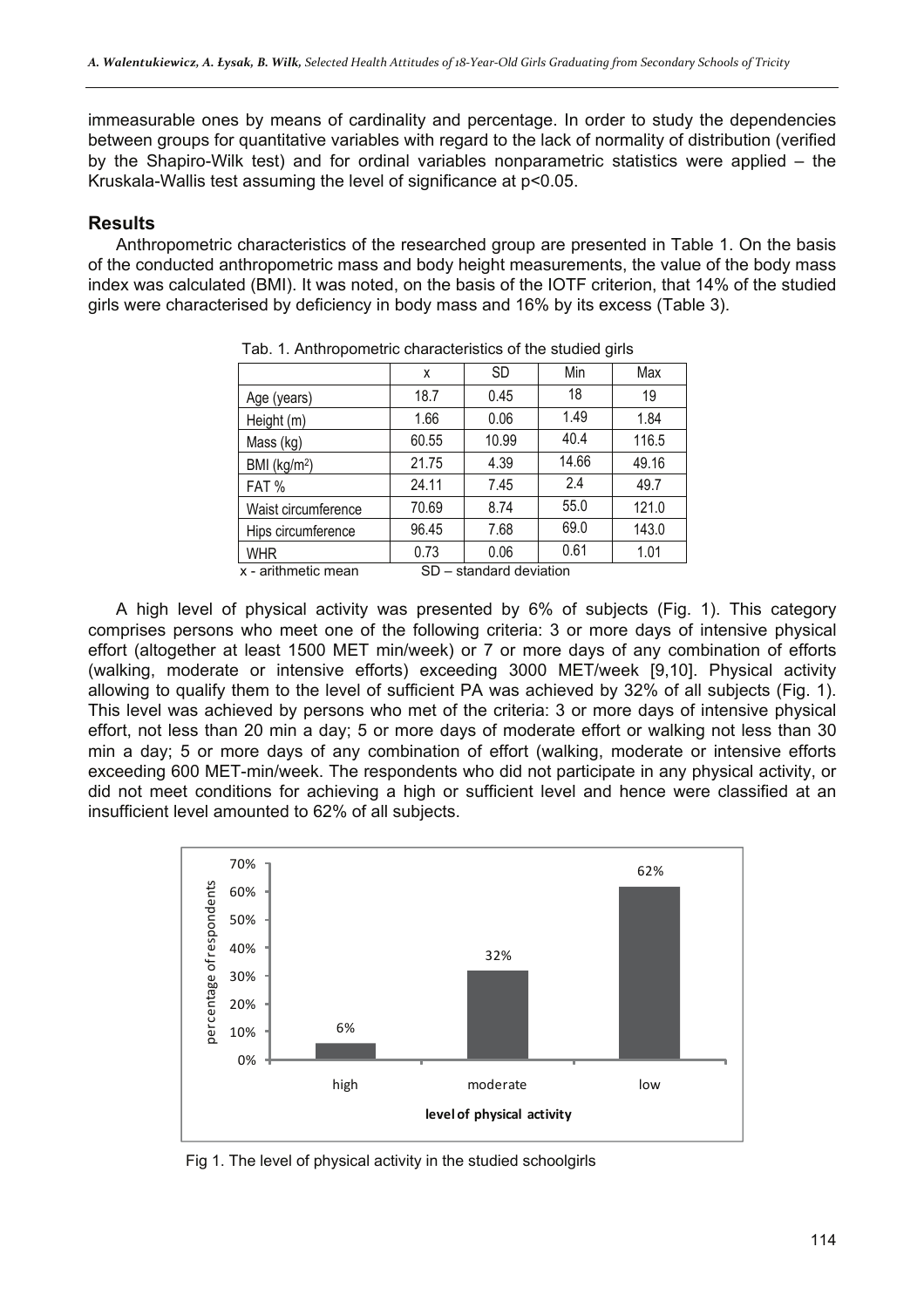Basic statistical characteristics of assessment of habitual eating behaviours in the researched group of schoolgirls is presented in Table 3. Analysis showed that the subjects ate from 2 to 5 meals a day. Persons eating 4 basic meals dominate in the group of respondents. Altogether 62% of the participants of the research consumed the recommended number of meals during a day. The subjects were asked about the frequency of eating the first breakfast  $-$  49% from them declared always eating this meal. Almost every 10<sup>th</sup> schoolgirl declared avoiding this meal permanently. The most important meal in the subjects' opinion was dinner. Consumption of the chosen sources of fibre at a deficiency level was revealed by 88% of the subjects. 16% schoolgirls had a fat rich diet. The majority of subjects (40%) assessed their way of eating as proper.

The results of the study indicate that the general index of intensity of health behaviour for the researched group was 75.94 (SD=12.87), which corresponds per standardized unit to the level of 4 stens and is interpreted as a low result. When analyzing particular categories of health attitudes, it was noted that proper eating habits were the highest and the weakest assessed health practices (Tab. 2) Along with the growth in health attitudes intensity, an increase in PA, an increase in fibre consumption and a decrease in fats consumption was noticed (Fig. 2); however, the intensity of these tendencies was too weak. Table 3 presents dependencies of selected components of lifestyle of the studied girls – eating behaviours and the PA level – on the degree of intensity of health attitudes measured by questionnaire HAI. Analyzing variables of nutritional behaviours (eating first breakfast, consuming fats, importance of meals) with regard to the declared health attitudes, vital statistical differences were noticed in the researched group (Tab. 3).

| <b>HAI categories</b>           | x                               | SD    |
|---------------------------------|---------------------------------|-------|
| General indicator of behaviours | 75.94                           | 12.87 |
| Proper nutritional habits       | 3.26                            | 0.77  |
| Prophylactic behaviours         | 3.12                            | 0.87  |
| Positive psychological attitude | 3.24                            | 0.76  |
| Health practices                | 3.08                            | ) 67  |
| --                              | $\cdot$ $\cdot$<br>$\mathbf{r}$ |       |

Tab. 2. Average results of the assessment of the HAI scale among the studied schoolgirls



x – arithmetic mean SD – standard deviation

Fig 2. Fat and fibre consumption and physical activity in categories of intensity of health attitudes by 18-yearold girls graduating from secondary schools in Tricity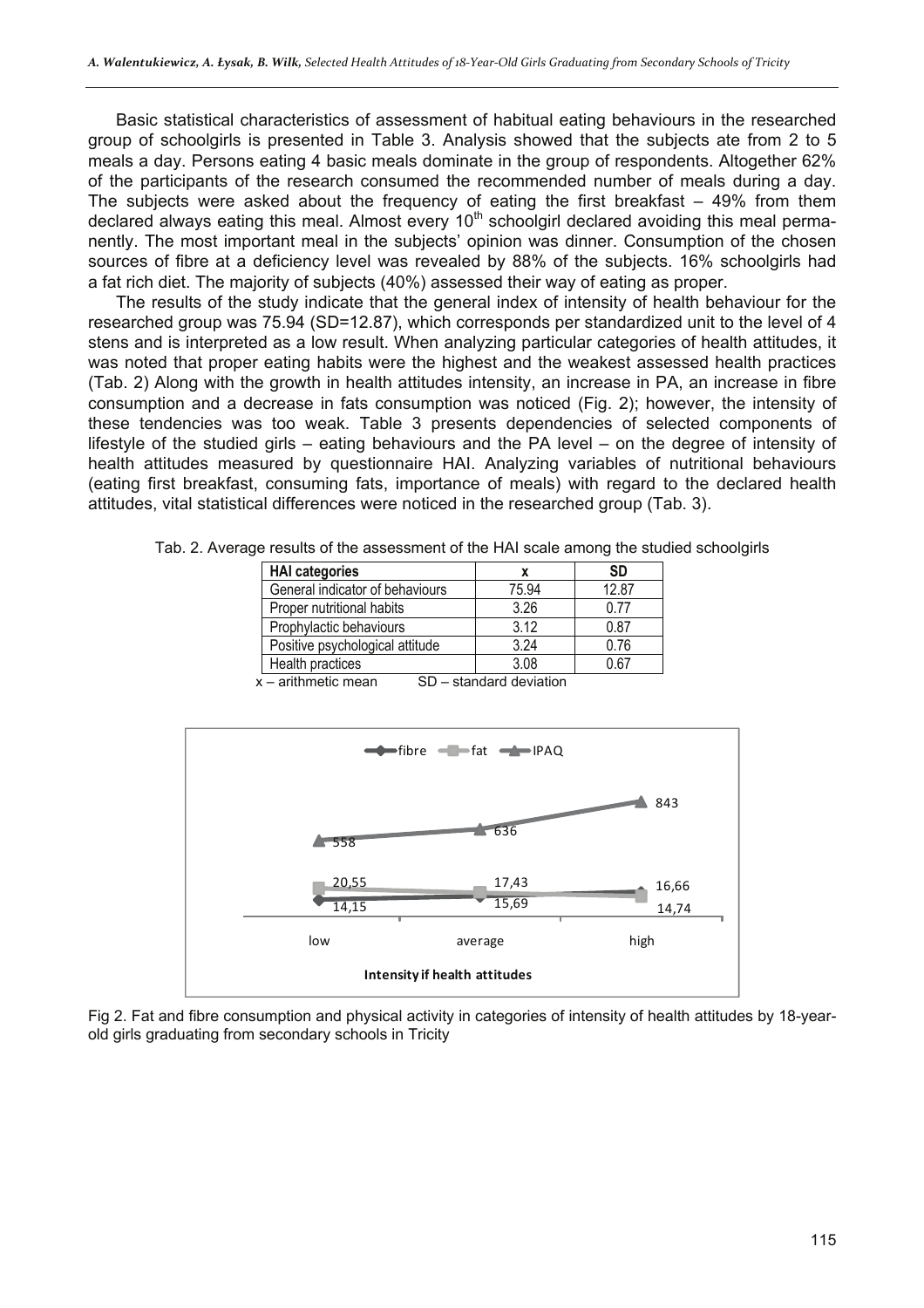Tab. 3. Deficiency and excess of body mass, health attitudes and the level of physical activity depending on the degree of intensity of health attitudes (HAI) of 18-year-old girls graduating from secondary schools

|                                                              | altogether       |       | HAI index        |               |                 |       |                 |       |
|--------------------------------------------------------------|------------------|-------|------------------|---------------|-----------------|-------|-----------------|-------|
| Name of variable                                             |                  |       | low              |               | average         |       | high            |       |
|                                                              | $N = 393$        | $\%$  | $N = 210$        | $\frac{0}{6}$ | $N = 144$       | $\%$  | $N = 39$        | $\%$  |
| <b>BMI</b> p=0,6027                                          |                  |       |                  |               |                 |       |                 |       |
| Deficiency of body mass                                      | 57               | 14.50 | 33               | 15.71         | 17              | 11.81 | $\overline{7}$  | 17.95 |
| Norm                                                         | 273              | 69.47 | $\overline{142}$ | 67.62         | 102             | 70.83 | 29              | 74.36 |
| Excess of body mass                                          | 63               | 16.03 | $\overline{35}$  | 16.67         | $\overline{25}$ | 17.36 | $\overline{3}$  | 7.69  |
| Obesity                                                      |                  |       |                  |               |                 |       |                 |       |
| Number of meals p=0.8835                                     |                  |       |                  |               |                 |       |                 |       |
| Two                                                          | $\overline{32}$  | 8.14  | 20               | 9.52          | 11              | 7.64  | 1               | 2.56  |
| Three                                                        | 120              | 30.53 | 65               | 30.95         | 41              | 28.47 | $\overline{14}$ | 35.90 |
| Four                                                         | 152              | 38.68 | 73               | 34.76         | 65              | 45.14 | 14              | 35.90 |
| Five                                                         | 89               | 22.65 | 52               | 24.76         | 27              | 18.75 | 10              | 25.64 |
| First breakfast p=0.0007                                     |                  |       |                  |               |                 |       |                 |       |
| Always                                                       | 193              | 49.11 | 95               | 45.24         | 75              | 52.08 | 14              | 35.90 |
| Frequently                                                   | 86               | 21.88 | 36               | 17.14         | 40              | 27.78 | 14              | 35.90 |
| Rarely                                                       | 77               | 19.59 | 50               | 23.81         | 21              | 14.58 |                 |       |
| Never                                                        | 37               | 9.41  | 29               | 13.81         | 8               | 5.56  | 1               | 2.56  |
| The most important meal p=0.0104                             |                  |       |                  |               |                 |       |                 |       |
| First breakfast                                              | 179              | 45.55 | 81               | 38.57         | 72              | 50.00 | 26              | 66.67 |
| Dinner                                                       | 196              | 49.87 | 114              | 54.29         | 69              | 47.92 | 13              | 33.33 |
| Supper                                                       | $\overline{18}$  | 4.58  | 15               | 7.14          | 3               | 2.08  |                 |       |
| Self-assessment of nourishment p=0.0595                      |                  |       |                  |               |                 |       |                 |       |
| Proper                                                       | 154              | 39.19 | 48               | 22.86         | 74              | 51.39 | 33              | 84.62 |
| I don't know                                                 | 120              | 30.53 | $\overline{72}$  | 34.29         | 43              | 29.86 | 4               | 10.26 |
| Improper                                                     | 119              | 30.28 | 90               | 42.86         | $\overline{27}$ | 18.75 | $\overline{2}$  | 5.13  |
| Fibre consumption p=0.6903                                   |                  |       |                  |               |                 |       |                 |       |
| Sufficient (>30 pts)                                         | 1                | 0.25  |                  | $\mathbf{r}$  | 1               | 0.69  |                 |       |
| Insufficient (20-29 pts)                                     | 45               | 11.45 | $\overline{23}$  | 10.95         | 15              | 10.42 | 6               | 15.38 |
| Poor $(20 \text{ pts})$                                      | $\overline{347}$ | 88.30 | 187              | 89.05         | 128             | 88.89 | 33              | 84.62 |
| Fat consumption p=0.0001                                     |                  |       |                  |               |                 |       |                 |       |
| Recommended (<18 pts)                                        | 207              | 52.67 | 88               | 41.90         | 90              | 62.50 | 29              | 74.36 |
| Satisfactory (18-21 pts)                                     | 65               | 16.54 | 40               | 19.05         | 16              | 11.11 | $\overline{2}$  | 5.13  |
| Moderate (22-24 pts)                                         | 59               | 15.01 | 38               | 18.10         | $\overline{21}$ | 14.58 | 6               | 15.38 |
| Unsatisfactory (25-27 pts)                                   | $\overline{27}$  | 6.87  | 30               | 14.29         | 5               | 3.47  | 1               | 2.56  |
| Unacceptable (> 27 pts)                                      | 35               | 8.91  | 14               | 6.67          | $\overline{12}$ | 8.33  | 1               | 2.56  |
| PA level p=0.4863                                            |                  |       |                  |               |                 |       |                 |       |
| Insufficient                                                 | 243              | 61.83 | 132              | 62.86         | $90\,$          | 60.5  | $\overline{21}$ | 53.85 |
| Sufficient                                                   | 125              | 31.81 | 67               | 31.90         | 44              | 30.56 | 14              | 35.90 |
| High                                                         | $\overline{25}$  | 6.36  | 11               | 5.24          | 10              | 6.94  | 4               | 10.26 |
| Limiting salt consumption favours health p=0.0346            |                  |       |                  |               |                 |       |                 |       |
| Yes                                                          | 377              | 95.93 | 191              | 91.00         | 138             | 95.83 | 39              | 100   |
| No                                                           | 16               | 4.07  | 19               | 9.00          | 6               | 4.17  | $\blacksquare$  |       |
| PA is one of the methods of civilisation diseases prevention |                  |       |                  |               |                 |       |                 |       |
| Yes                                                          | 357              | 90.84 | 183              | 87.00         | 138             | 95.83 | 38              | 97.44 |
| No                                                           | 36               | 9.16  | 27               | 13.00         | 6               | 4.17  | 1               | 2.56  |

Kruskal-Wallis test level of significance p<0.05

#### **Discussion**

Human health can be understood in many ways, from the state of non reflective reality, "the highest good, optimal functioning of organism, so called silence of organs to the process of autocreation in integration with environment" [15]. In search of non-pathological health conditions the first place is taken by readiness to act for its benefit and health attitudes. As an integral component of a complex process of adaptation during human evolution, physical activity is a vital component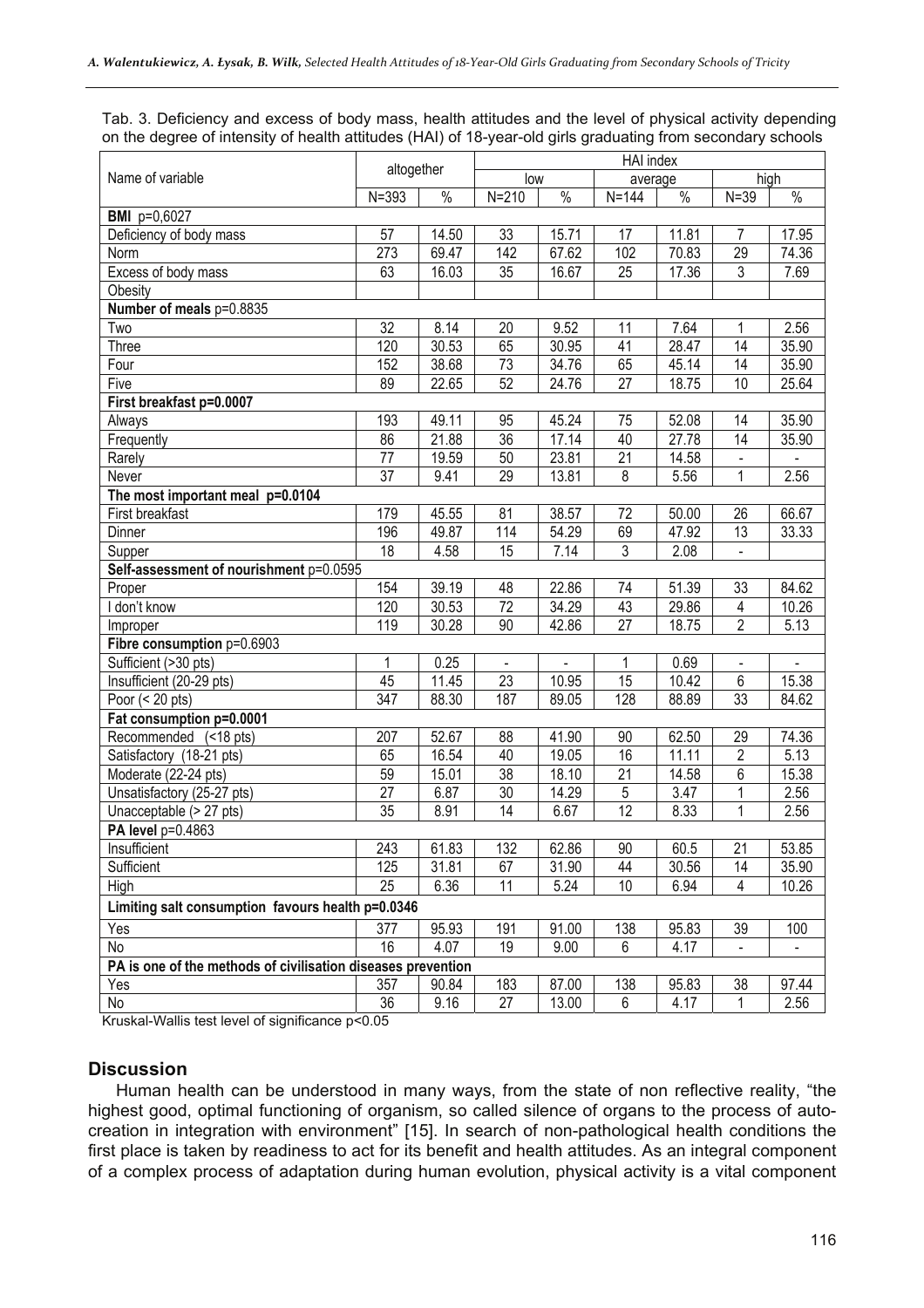of supporting health as well as its positive measure [16,17]. Both its excess and deficiency may be a reason for many disturbances and aggravated risk of incidence of certain diseases. According to the majority of recommendations its daily dose for children and youth (to 18 years of age) should be 60 minutes [18]. However, for adults these recommendations vary. According to ASCM, to support the value of health, the recommended PA level is 150 minutes of moderate effort in a week. US Dietary Guidelines and American College of Sports Medicine and the American Health Association recommends 30 min of daily physical activity to maintain health. In order to lower the risk associated with so-called incidence of chronic non-infectious civilisation diseases Physical Activity Guidelines Advisory Committee Report recommends 2.5 hours of moderate to intensive physical activity in a week in order to lower the risk of breast and large intestine cancer and to control the body mass, but the length of training should be extended to 3.5 hour in a week [18]. According to the decisions of the First Mike Stock Conference, 30 minutes of additional physical effort performed in free time should be sufficient to prevent heart diseases and diabetes type II, 45–60 minutes to prevent excess of body mass, 60–90 minutes to prevent secondary growth of body mass in the obese [19,20]. The benefits coming from regular physical activity are unquestionable, beginning from the obvious ones, such as limiting the risk of cardiovascular disorders, delay and/or stopping the development of arterial hypertension, preserving metabolic functions, decreasing diabetes type 2 incidence, decreasing the risk of obesity, increasing mineralisation of bones, maintaining motor functions (to mention just a few of them) to maintaining cognitive functions, and the economic and social aspects. Naturally, the reasons for taking up physical activity are various. Among girls, the most frequently mentioned reason for which physical activity is taken up is body mass control, then improvement in attractiveness and physical fitness, while among boys it is the improvement in musculature, fitness and attractiveness. What should also be emphasized, hypokinesis is an independent factor of the development of chronic diseases and premature death [21]. Promotion of physical activity constitutes one of the main determinants of health of the population, and as a component of health promotion it is the only one from among vital conditions determining the health of the population [22]. The results show that the percentage of youth at a satisfactory PA level is getting lower [23,24,25]. By assessing the number of days and an average duration of physical activity in a week among the subjects, it should be stated that the schoolgirls did not achieve the PA level recommended in the prophylaxis of civilisation diseases, and prophylaxis of diet-dependent diseases may be effective only when the correct nutrition will be accompanied by a proper level of physical activity. A positive phenomenon observed in the research is the fact that along with the rise of the intensity of health attitudes, an increase in PA value expressed by IPAQ value was noted; the same dependency was observed with an increase in body fat. In the researched group the excessive body mass (BMI ≤25 kg/m<sup>2</sup>) was noticed in 16% of girls. The girls who were characterised by extreme body fat had the fullest knowledge on the influence of nutrition and physical activity on origins of diseases. Any observed "positive directions" should be considered as favourable, but the intensity of these changes was too low. Having knowledge about lifestyle beneficial for health is insufficient to maintain proper body mass. This knowledge is broadened with age, but as it follows from extensive research, it is not always applied in practice [1,26,27,28]. Results of many studies confirm the relations between health attitudes and condition of health of an individual. The assessment of the intensity of health attitudes of the subjects allow stating that the girls graduating from secondary schools, most often presented low (53%) and average health attitudes (37%). Kozieł at al. [29], Naszydłowska at al. [30] and Lewko at al. [31] achieve coincident results. Rational nutrition means not only a proper diet, balanced with respect to energy and nutritional components, but also a proper (adapted to age) number of consumed meals and their distribution during the day. Girls nutritional behaviours are not properly shaped. The research shows the number of consumed meals, avoiding the consumption of breakfast, rare consumption of fruit and vegetables, which strays from pro-health recommendations [32,33], but also from the respondents' knowledge. A habitual number of consumed meals should be 4–5. 38% of girls in the researched group did not meet this standard. Personal research confirmed observations of other authors in this area [33,34,35,36]. Avoiding the consumption of the first breakfast is also a big problem. Research [37,38] confirmed the relation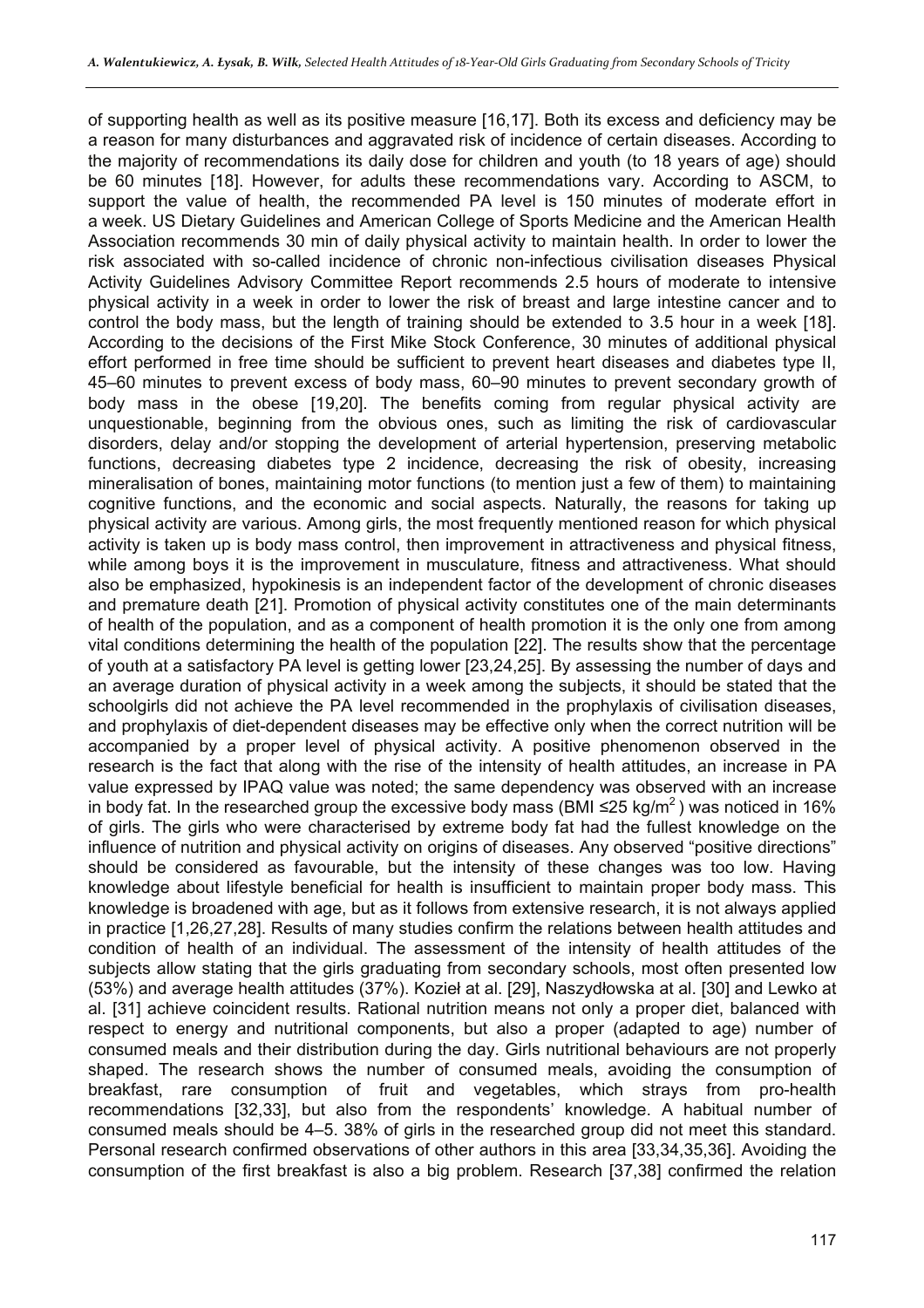between not eating breakfast and the occurrence of obesity. This meal is essential for effective functioning of a pupil at school. According to own research, breakfast is never eaten by 9% of girls. Suliga [39] indicated a smaller (5.8%) percentage of youth never eating breakfast, while Hamułka at al. [40] (14.8%) and Piotrowska at al. [41] (15.2%) bigger. Nutrition undergoes automation and lack of consciousness committed in this respect mistakes (despite the presented high nutritional knowledge) in the long run may unfavourably influence the schoolgirls' health. The most important recommendations concerning the promotion of daily PA and healthy eating were not met. The researched 18-year-olds showed slight interest in making so-called "good choices", which is important from the point of view of indications to stimulate and modify positive health attitudes and to modify attitudes which are risky for health.

Learning health attitudes of schoolchildren graduating from secondary school will allow the school to notice the need for health education in the process of education and will enable drawing up prophylactic programmes shaping positive attitudes of these pupils towards their own health (schools participating in the research got the results of this study from the authors).

# **Conclusions**

- 1. The research indicated that favourable health attitudes are not common, and the majority of subjects present low and average health attitudes.
- 2. Analysing reasons for such attitudes as well as creating reparation programmes directed at abnormalities found in lifestyle becomes necessary.

## **References**

- 1. Misiuna M, Szcześniewska D. Zachowania zdrowotne mieszkańców Warszawy [in Polish] [Health behaviors of inhabitants of Warsaw]. *Zdr Publ* 2003;113(1/2):28-36.
- 2. Kłos J, Gromadecka-Sutkiewicz M. Styl życia młodzieży w ujęciu strukturalnym [Youth's lifestyle in a structural view]. *Probl Hig Epidemiol* 2011;92(1):120-126.
- 3. Mazur J. Społeczne uwarunkowania zdrowia subiektywnego młodzieży szkolnej w wieku 11–15 lat w Polsce na tle danych europejskich [in Polish] [Social determinants of subjective health among school youth aged 11–15 compared to European data]. *Med Wieku Rozw* 2010;14(2):169-178.
- 4. Woynarowska B. Edukacja zdrowotna [Health Education]. Warszawa: PWN; 2008.
- 5. Maszczak T. Wychowanie fizyczne w nowym systemie edukacji szanse i zagrożenia [in Polish] [Physical Education in the new educational system – opportunities and threats]. *Wych Fiz i Zdr* 2000;5:196-199.
- 6. Wrona-Wolny W. Styl życia z perspektywy praktyki nauczyciela [in Polish] [Lifestyle from the perspective of a teacher's practice]. In: Drabik J, Resiak M, editors. *Nauczyciel jako pedagog i promotor zdrowia [Teacher as a pedagogue and a health promoter].* Gdańsk: Wydawnictwo AWFiS; 2009, 119-172.
- 7. Cole TJ, Bellizzi MC, Flegal KM, Dietz WH. Establishing a standard definition for child overweight and obesity worldwide: international survey. *BMJ* 2000;320:1240-3.
- 8. Cole TJ, Flegal KM, Nicholls D, Jackson AA. Body mass index cut offs to define thinness in children and adolescents: international survey. *BMJ* 2007;335:166-167.
- 9. Biernat E, Stupnicki R, Gajewski AK. Międzynarodowy Kwestionariusz Aktywności Fizycznej (IPAQ) wersja polska [in Polish] [International Physical Activity Questionnnaire – the Polish Version]. *Wych Fiz i Zdr* 2007;6/7:4-10.
- 10. Biernat E, Stupnicki R. Przegląd międzynarodowych kwestionariuszy stosowanych w badaniu aktywności fizycznej [in Polish] [An overview of International Questionnaires used in studying physical activity]. *Wych Fiz i Sport* 2005;2:61-73.
- 11. Guidelines for data processing and analysis of the International Physical Activity Questionnaire. www.ipaq.ki.se/scoring.html. [accessed 2010.06.10]
- 12. Thompson FE, Byers T. Dietary assessment resource manual. *J Nutr* 1994;124:2245-2317.
- 13. Roszkowski W. Ocena sposobu żywienia i stanu odżywienia [in Polish] [An assessment of the way of nutrition and the state of nourishment]. In: Roszkowski W, editor. *Podstawy nauki o żywieniu człowieka. Przewodnik do ćwiczeń [Basics of the science of human nutrition. Guidebook for classes]*. Warszawa: SGGW, 2000, 133-141.
- 14. Juczyński Z. Narzędzia pomiaru w promocji i psychologii zdrowia [in Polish] [Tools of measurement in the promotion and psychology of health]. Warszawa: PTP; 2009.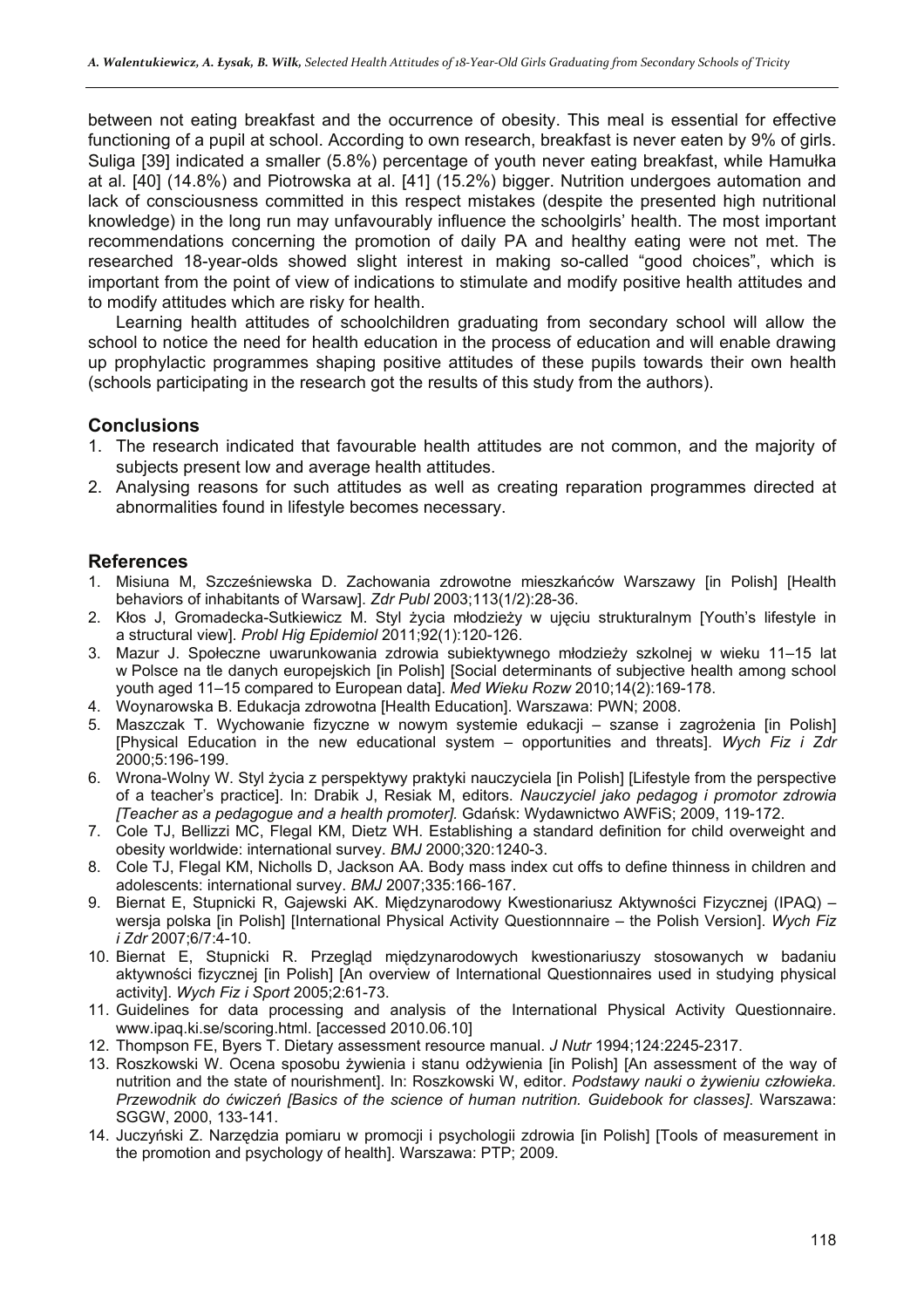- 15. Drabik J. Nauczyciel wobec różnych obszarów zdrowia wprowadzenie [in Polish] [A teacher and various areas of health – an introduction] In: Drabik J, Resiak M, editors. *Nauczyciel jako pedagog i promotor zdrowia [A teacher as a pedagogue and a health promoter].* Gdańsk: Wydawnictwo AWFiS; 2009, 174.
- 16. Drabik J. Promocja aktywności fizycznej (wprowadzenie do problematyki). Część III. [Promotion of Physical Activity (introduction to the subject). Part III]. Gdańsk: Wydawnictwo AWF; 1997.
- 17. Przewęda R., Dobosz J., Kondycja fizyczna polskiej młodzieży [in Polish] [Physical condition of Polish youth]. Warszawa: Wydawnictwo AWF; 2003.
- 18. Andersen RE, Jakicic JM. Interpreting the physical activity guidelines for health and weight management. J Phys Act Health 2009;6(5):651-6.
- 19. Saris WHM, Blair SN, van Baak MA, et al. How much physical activity is enough to prevent unhealthy weight gain? Outcome of the IASO 1st Stock Conference and consensus statement. *Obes Rev* 2003;4:101-114.
- 20. Plewa M, Markiewicz A. Aktywność w profilaktyce i leczeniu otyłości [in Polish] [Activity in the Prophylaxis and Treatment of Obesity]. *Endokr Otyłość* 2006;1:30-37.
- 21. Raport UE. Wytyczne UE Dotyczące aktywności fizycznej. Zalecane działania polityczne wspierające aktywność fizyczną wpływającą pozytywnie na zdrowie. Czwarty projekt skonsolidowany zatwierdzony przez Grupę Roboczą UE: Sport i Zdrowie" [in Polish] [EU Report. EU Guidelines Regarding Physical Activity. Recommended political actions supporting physical activity favourably influencing health. Fourth consolidated project approved of by the EU Working Group "Sport and Health"]. Brussels; 2008.
- 22. Drabik J. Zdrowie fizyczne [Physical health]. In: Drabik J, Resiak M, editors. Styl życia w promocji zdrowia [Lifestyle in health promotion]. Gdańsk: Wydawnictwo AWFiS; 2010, 176-192.
- 23. Oblacińska A, Woynarowska B, editors. Zdrowie subiektywne, zadowolenie z życia i zachowania zdrowotne uczniów szkół ponadgimnazjalnych w Polsce w kontekście czynników psychospołecznych i ekonomicznych [in Polish] [Subjective Health, Satisfaction with life and health behaviours of secondary school pupils in Poland in the context of psychosocial and economic factors]. Warszawa: IMiD; 2006.
- 24. Woynarowska B. Zdrowie i zachowania zdrowotne uczniów kończących gimnazja i szkoły ponadgimnazjalne w Polsce [in Polish] [Health and health behaviours of pupils graduating from intermediate and secondary schools in Poland]. *Zdrowie-Kultura Zdrowotna-Edukacja* 2008;1:47-53.
- 25. Saracen A. Zachowania zdrowotne młodzieży szkół ponadgimnazjalnych [in Polish] [Health behaviours of secondary school youth]. *Hygeia Public Health* 2010;45(1):70-73.
- 26. Stankiewicz M, Pieszko M, Śliwińska A, et al. Występowanie nadwagi i otyłości oraz wiedza i zachowania zdrowotne dzieci i młodzieży małych miast i wsi – wyniki badania Polskiego Projektu 400 Miast [in Polish] [Incidence of obesity and the knowledge and health education of children and youth of small towns and villages – results of the research Polish Project 400 Towns]. *Endokr Otyłość* 2010;6(2):59-66.
- 27. Chalcarz W, Klemczak L, Krajewski P. Wpływ wiedzy uczniów Zespołu Szkół Gastronomicznych i ich miejsca zamieszkania na sposób żywienia i stan odżywienia [in Polish] [The influence of knowledge among pupils of the catering schools complex and their place of residence on the way of nutrition and the state of nourishment]. *Roczn PZH* 1991;42:325.
- 28. Komosińska K, Woynarowska B, Mazur J. Zachowania żywieniowe związane z żywieniem u młodzieży szkolnej w latach 1990–1998 [in Polish] [Nutritional behaviours connected with nutrition among school youth in 1990–1998]. *Żyw Człow Metab* 2001;28(1):17.
- 29. Kozieł D, Naszydłowska E, Trawczyńska M, Czerwiak G. Zachowania zdrowotne młodzieży kierunek działania dla edukacji zdrowotnej [in Polish] [Health behaviours of youth – direction of actions for health education]. *Zdr Publ* 2003;113(3/4):280-284.
- 30. Naszydłowska E, Kozieł D, Trawczyńska M. Ocena zachowań zdrowotnych młodzieży oraz ustalenie kierunków ich modyfikacji [in Polish] [An assessment of health behaviours of youth and determining the direction of the their modification]. *Annales Universitatis Mariae Curie-Skłodowska. Sect. D, Medicina* 2003;57(suppl 13)169:354-359.
- 31. Lewko J, Polityńska-Lewko B, Sierakowska M, Krajewska-Kułak E. Zachowania zdrowotne wśród studentów pielęgniarstwa [in Polish] [Health behaviours among students of nursing]. *Annales Universitatis Mariae Curie-Skłodowska. Sect. D, Medicina* 2005;60(suppl 16)283:260-264.
- 32. Gawęcki J, Hryniewiecki L, editors. Żywienie człowieka. Podstawy nauki o żywieniu [in Polish] [Human nutrition. Basics of science of nutrition]. Warszawa: Wydawnictwo Naukowe PWN; 2005.
- 33. Woynarowska B. Zachowania żywieniowe u młodzieży w wieku 11-15 lat w Polsce i ich niektóre skutki zdrowotne i społeczne [in Polish] [Nutritional behaviours of Polish youth aged 11–15 and some health and social effects]. *Standardy Med* 2004;187-94.
- 34. Jeżewska-Zychowicz M. Zachowania żywieniowe i ich uwarunkowania [in Polish] [Health behaviours and their determinants]. Warszawa: Wydawnictwo SGGW; 2007.